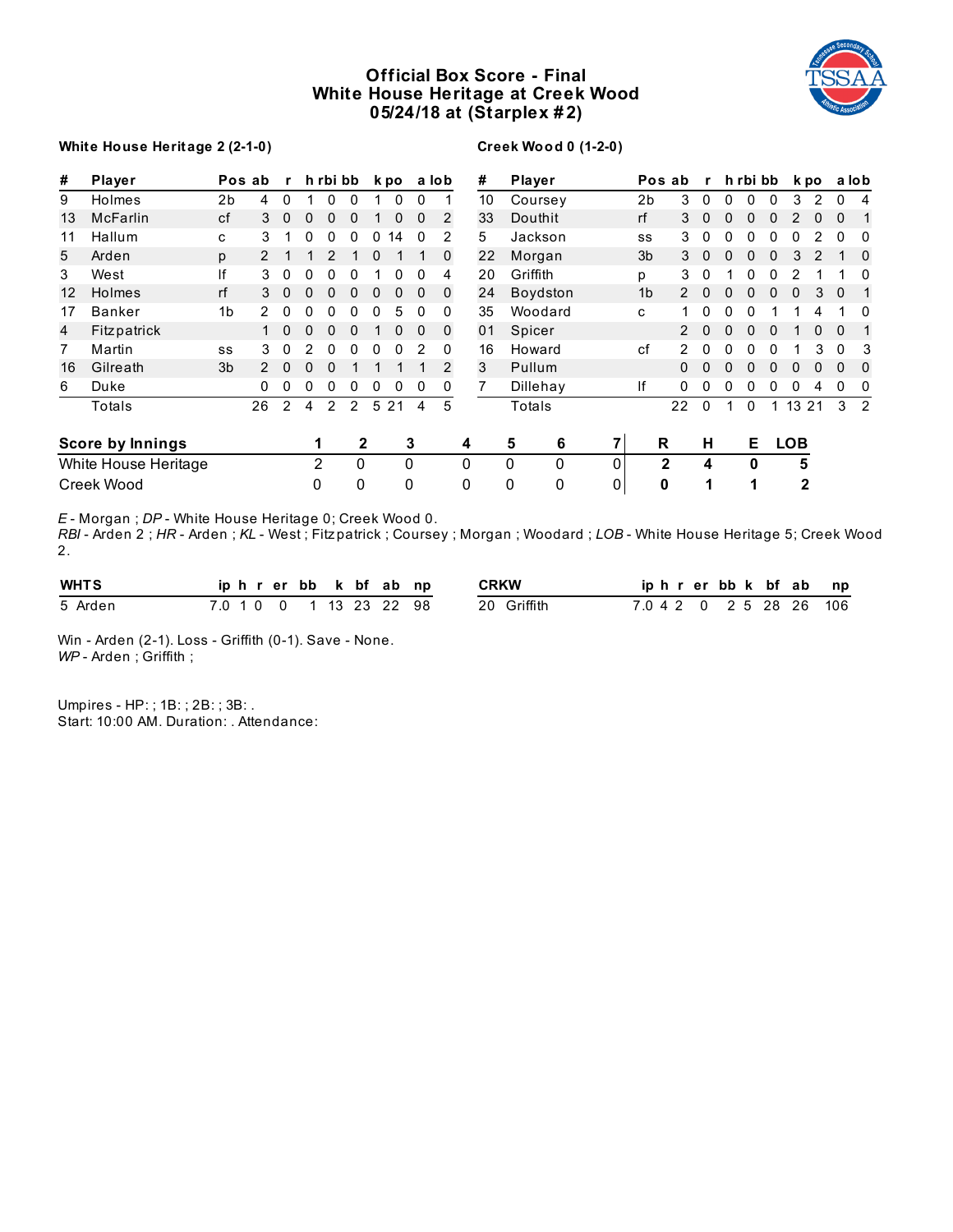# **Scoring Innings - Final White House Heritage at Creek Wood 05/24/18 at (Starplex # 2)**



| Score by Innings     |  |  |  |  | . . | LOB |
|----------------------|--|--|--|--|-----|-----|
| White House Heritage |  |  |  |  |     | 5   |
| Creek Wood           |  |  |  |  |     |     |

### **Whit e House Herit age st art ers:**

9/2B/Staten Holmes; 13/CF/Alex McFarlin; 11/C/Riley Hallum; 5/P/Alyssa Arden; 3/LF/Samantha West; 12/RF/Addison Holmes; 17/1B/Sonya Banker; 7/SS/Alexandria Martin; 16/3B/Kailee Gilreath;

#### **Creek Wood st art ers:**

10/2B/Analeigh Coursey; 33/RF/Kensli Douthit; 5/SS/Jase Jackson; 22/3B/Sam Morgan; 20/P/Bailey Griffith; 24/1B/Lillian Boydston; 35/C/Madison Woodard; 01//Lennon Spicer; 16/CF/Jaylee Howard;

Top of 1st - WHTS batting Holmes pops out to second baseman Coursey McFarlin pops out to pitcher Griffith Hallum hits a hard ground ball and reaches on an error by third baseman Morgan Arden homers on a fly ball to right field. Hallum scores West strikes out looking, Griffith pitching 2 R, 1 H, 1 E, 0 LOB.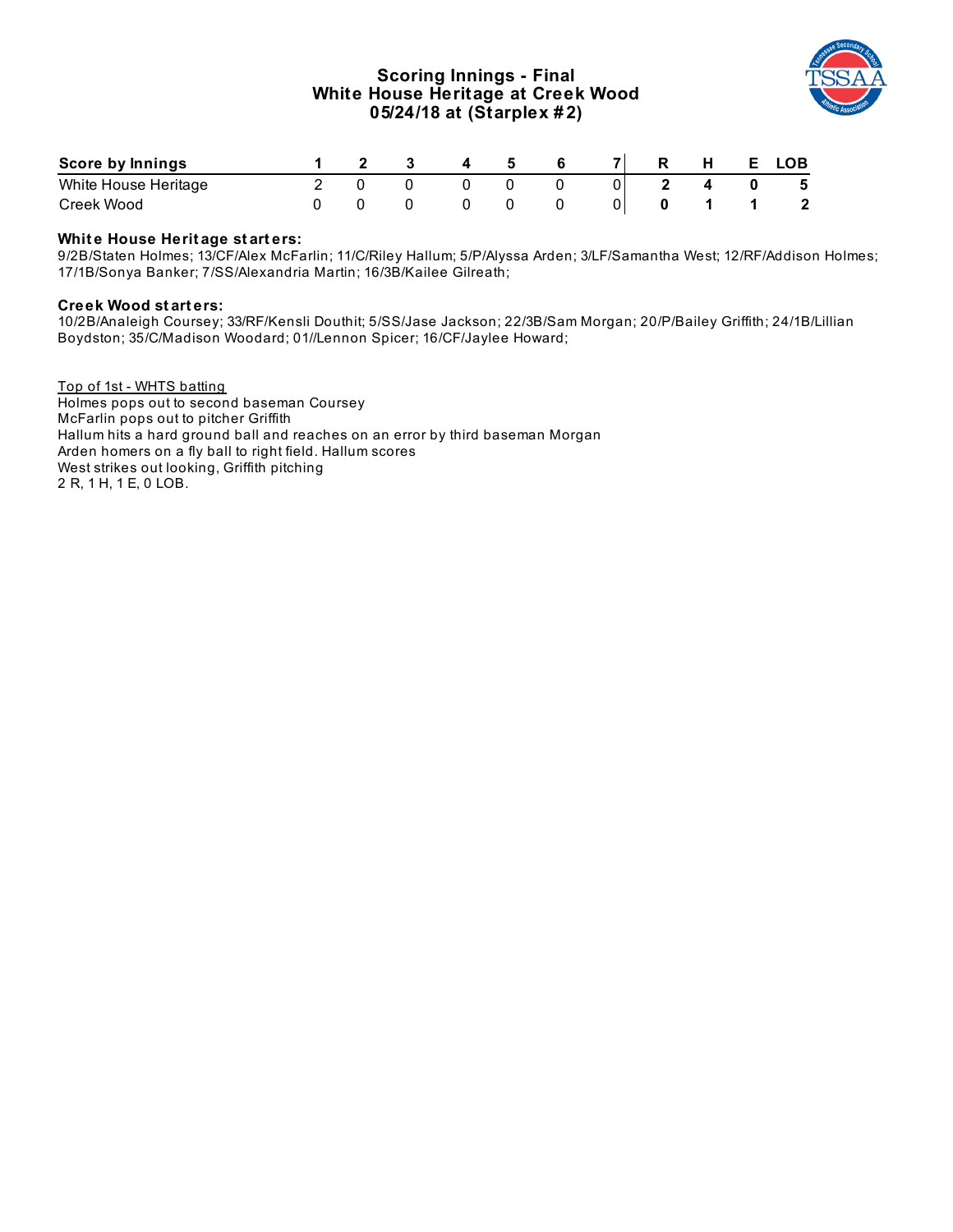

| Score by Innings     |  |  |  | R | н | E. | LOB.         |
|----------------------|--|--|--|---|---|----|--------------|
| White House Heritage |  |  |  |   |   |    | - 5          |
| Creek Wood           |  |  |  |   |   |    | $\mathbf{2}$ |

#### **Whit e House Herit age st art ers:**

9/2B/Staten Holmes; 13/CF/Alex McFarlin; 11/C/Riley Hallum; 5/P/Alyssa Arden; 3/LF/Samantha West; 12/RF/Addison Holmes; 17/1B/Sonya Banker; 7/SS/Alexandria Martin; 16/3B/Kailee Gilreath;

#### **Creek Wood st art ers:**

10/2B/Analeigh Coursey; 33/RF/Kensli Douthit; 5/SS/Jase Jackson; 22/3B/Sam Morgan; 20/P/Bailey Griffith; 24/1B/Lillian Boydston; 35/C/Madison Woodard; 01//Lennon Spicer; 16/CF/Jaylee Howard;

| 1st Inning                                                                                                                                                                                 |                            |   |          |              |                      |
|--------------------------------------------------------------------------------------------------------------------------------------------------------------------------------------------|----------------------------|---|----------|--------------|----------------------|
| Top of 1st - WHTS batting                                                                                                                                                                  | This Inning                |   | R H      | Е            |                      |
| Holmes pops out to second baseman Coursey<br>McFarlin pops out to pitcher Griffith<br>Hallum hits a hard ground ball and reaches on an error by third baseman Morgan                       | <b>WHTS</b><br><b>CRKW</b> | 0 | $\left($ | $\mathbf{U}$ | $\Omega$<br>$\Omega$ |
| Arden homers on a fly ball to right field. Hallum scores<br>West strikes out looking, Griffith pitching                                                                                    |                            |   |          |              |                      |
| Bottom of 1st - CRKW batting<br>Coursey strikes out swinging, Arden pitching<br>Douthit strikes out swinging, Arden pitching<br>Jackson pops out in foul territory to first baseman Banker |                            |   |          |              |                      |

| 2nd Inning                                                     |                    |              |              |                |                |
|----------------------------------------------------------------|--------------------|--------------|--------------|----------------|----------------|
| <u>Top of 2nd - WHTS batting</u>                               | This Inning        | R            | H            | Е              | <b>L</b>       |
| Holmes flies out to left fielder Dillehay                      | <b>WHTS</b>        | $\mathbf 0$  | 0            | 0              | $\mathbf 0$    |
| Banker flies out to center fielder Howard                      | <b>CRKW</b>        | 0            | 1            | 0              | 2              |
| Martin flies out to left fielder Dillehay                      |                    |              |              |                |                |
| Bottom of 2nd - CRKW batting                                   |                    |              |              |                |                |
| Morgan strikes out swinging, Arden pitching                    |                    |              |              |                |                |
| Griffith singles on a bunt to third baseman Gilreath           |                    |              |              |                |                |
| Boydston grounds out, shortstop Martin to first baseman Banker |                    |              |              |                |                |
| Griffith advances to 3rd on wild pitch                         |                    |              |              |                |                |
| Woodard walks, Arden pitching                                  |                    |              |              |                |                |
| Spicer strikes out swinging, Arden pitching                    |                    |              |              |                |                |
|                                                                |                    |              |              |                |                |
| 3rd Inning                                                     |                    |              |              |                |                |
| Top of 3rd - WHTS batting                                      | <b>This Inning</b> |              | R H          | Е              | . L            |
| Gilreath walks, Griffith pitching                              | <b>WHTS</b>        | $\mathbf{0}$ | $\mathbf{1}$ | $\overline{0}$ | $\overline{3}$ |
| Holmes singles on a bunt to third baseman Morgan               | <b>CRKW</b>        | 0            | $\mathbf{0}$ | $\mathbf{0}$   | $\Omega$       |
| Gilreath advances to 3rd on wild pitch                         |                    |              |              |                |                |
| Holmes advances to 2nd on the same pitch                       |                    |              |              |                |                |
| McFarlin pops out to third baseman Morgan                      |                    |              |              |                |                |
| Hallum pops out to shortstop Jackson                           |                    |              |              |                |                |
| Arden walks, Griffith pitching                                 |                    |              |              |                |                |

Bottom of 3rd - CRKW batting Howard strikes out swinging, Arden pitching Coursey strikes out looking, Arden pitching Douthit grounds out, third baseman Gilreath to first baseman Banker

West flies out to center fielder Howard